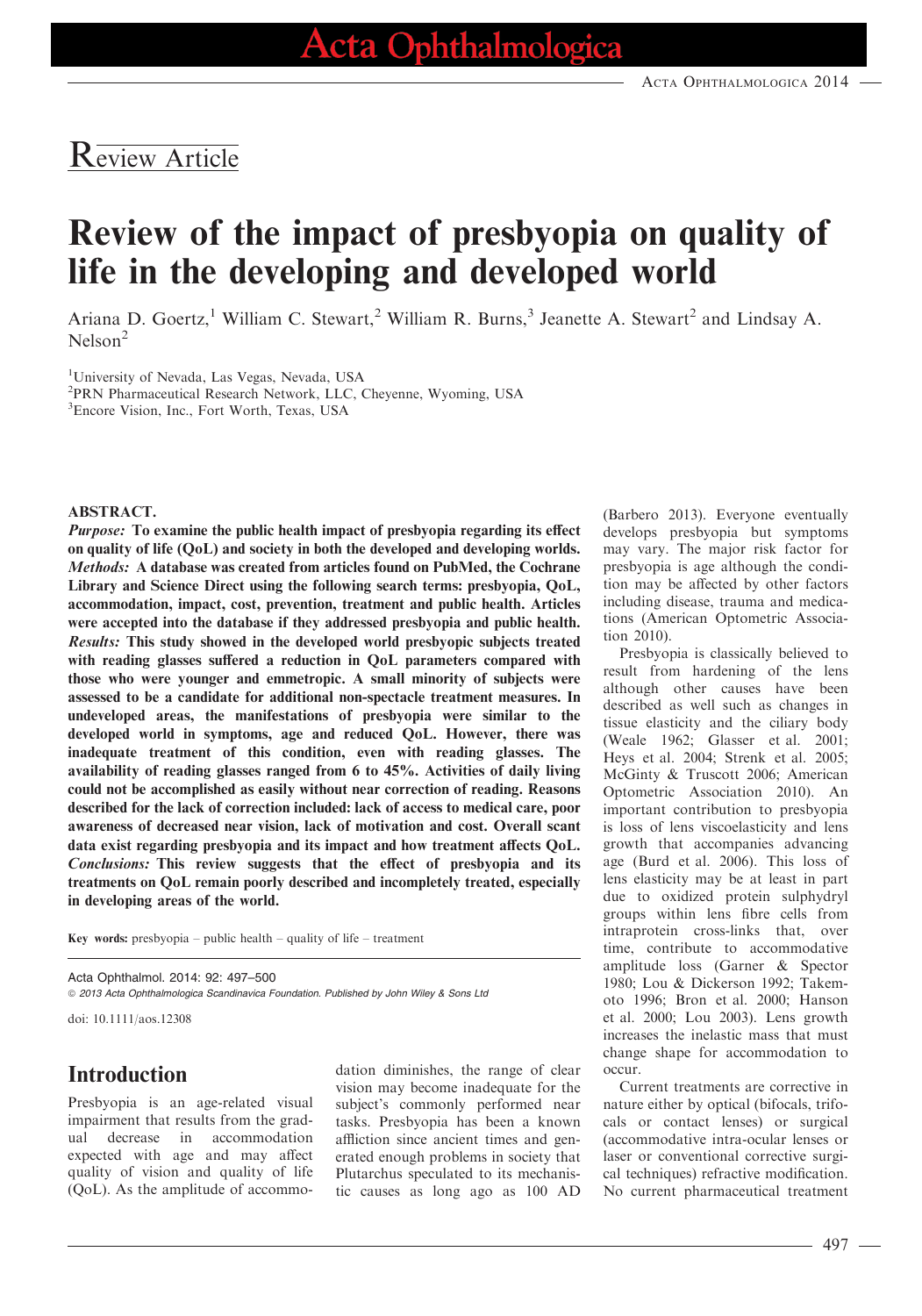or remedy exists that reverses the natural ageing of the lens. For a condition that affects every adult, with a potentially deep lifestyle impact, very little information is available about the QoL or financial impact of presbyopia on society.

The purpose of this review is to examine the public health impact of presbyopia regarding its effect on QoL and society in both the developed and developing worlds.

## Materials and Methods

#### Study criteria

The database was created (ADG) from articles published between 2002 and 28 February 2013 found on PubMed (www.pubmed.gov), Science Direct (www.sciencedirect.com) and The Cochrane Library (www.thecochranelibrary. com) using the following search terms: presbyopia, QoL, accommodation, economics, impact, cost, prevention, treatment and public health. Complete<br>English language articles were language articles were retrieved, and studies were accepted into the database if they addressed presbyopia and public health. No specific exclusion criteria were defined for the study.

Search terms (specified above) were searched twice in all utilized databases. All articles meeting the above criteria were used in the analyses. Searches were quality checked by two of the other authors (LAN and WCS). The authors must have agreed that the article fulfilled the entry criteria. Data from articles meeting the study criteria data were entered into an Excel spreadsheet for each treatment.

The 'developed world' data were compiled from studies in Canada, France, Israel, Spain and the United States. The 'undeveloped world' data were collected from studies in Africa, Brazil, India, Nigeria, Saudi Arabia, Tanzania, Thailand and Timor-Leste.

## **Results**

#### Quality of life, developed world

McDonnell et al. found, using the National Eye Institute Refractive Error Quality of Life instrument (NEI-RQL) in 38 older (≥45 years) versus 75 younger (<45 years) emmetropic Americans that presbyopia was associated with reduced vision health-related QoL. Monovision correction of presbyopia improved some measures of QoL, but it remained worse in younger subjects with emmetropia (McDonnell et al. 2003).

Luo et al. (2008) demonstrated in a cross-sectional study in 110 American patients that presbyopia corrected with glasses was associated with a nominal decreaseinQoL, similar to thatof treated hypertension. Approximately 10% of these patients suffered such inconvenience from presbyopic correction that theymight have been candidates for nonspectacle surgical intervention (Luo et al. 2008). Also, Spierer and Shalev, in a clinical trial of 100 healthy hyperopic Israeli subjects,noted thatlow amplitude of accommodation at the age of 20 might predispose to earlier onset of presbyopia (Spierer & Shalev 2003).

In contrast, Leat and Mohr demonstrated that pre-presbyopes with prior visual impairment, including children, had reduced accommodation (Leat & Mohr 2007). Using a case–control study, the authors examined 21 Canadian low-vision patients with a variety of ocular conditions and indicated that the near visual deficit increased with increasing accommodative demand.

Several articles have investigated the change in QoL following refractive treatment for presbyopia. Richdale and associates prescribed a contact lens for an eye with a previously implanted intra-ocular lens (IOL). The target refraction for distance was emmetropia. They found at baseline, and after 1-month of contact lens use in 38 US patients who completed the NEI-RQL survey, that most (76%) preferred the multifocal [SofLens<sup>®</sup> Multi-Focal (polymacon) Visibility Tinted Contact Lens; Bausch & Lomb, Rochester, NY, USA] compared with monovision [Sof-Lens<sup>®</sup> 59 (hilafilcon B) Visibility Tinted Contact Lens; Bausch & Lomb] intraocular lens (IOL) correction alone (Richdale et al. 2006). The basis of the preference appeared to result from the better vision and stereoacuity. Stereoacuity was  $158 \pm 220$  seconds arc at baseline,  $126 \pm 137$  seconds arc with multifocals and  $205 \pm 214$  seconds arc with monovision ( $p = 0.002$ ). Maxwell et al. evaluated by cost-benefit analysis of multifocal IOLs (MF-IOL) and noted, in 495 American cataract surgery patients, that 86% of patients were willing to pay at least \$5 per day to be spectacle independent

(Maxwell et al. 2008). The acquisition cost associated with bilateral implantation of two MF-IOLs was estimated at \$4000. Of the sample, 86% in the MF-IOL and 8% in the monofocal IOL group reported postoperative spectacle independence. The net costbenefit of \$11 670 in the MF-IOL group exceeded the \$155 net benefit in the conventional monofocal IOL group over a period of 14 years.

Exploring a non-surgical correction technique Polat and associates, in 30 Israeli subjects, observed that perceptual training tasks improved on average by about 17 words/min reading speed in presbyopes with uncorrected near vision (Polat et al. 2012). After training, a presbyope would save approximately nine minutes when reading a 2000 word article at the smallest font size.

#### Quality of life in the developing world

Patel et al. (2006) found in a crosssectional survey in 1564 African subjects > 40 years of age that the prevalence of presbyopia was 62%. The majority of presbyopes (94%) did not have corrective near-vision glasses. Compared with younger subjects, presbyopia increased the odds of any difficulty with near-vision tasks by twofold and the odds of having a difficulty with very demanding nearvision tasks by >eightfold. The degree of presbyopia was associated with increasing difficulty with daily tasks (Patel et al. 2006).

Laviers et al. (2010) found in a cross-sectional, population-based study of 381 Africans >40 years of age that the prevalence of presbyopia was 89%  $(n = 340)$  and spectacle coverage was 18% ( $n = 60$ ). Barriers to accessing services included spectacles not being considered a priority by the patient and insufficient funds to pay for glasses. At follow-up, 175/187 (94%) of participants given spectacles still had them. Average satisfaction was 90%. The mean amount subjects were willing to pay for spectacles increased from \$2 at baseline to \$3 at follow-up.

Bekibele & Gureje (2008) evaluated 5587 Africans >65 years of age by completing the World Health Organization Quality of Life assessment instrument and noted that 453 (22%) reported difficulties with distant vision, 377 (18%) had difficulties with near vision and 312 (15%) reported difficul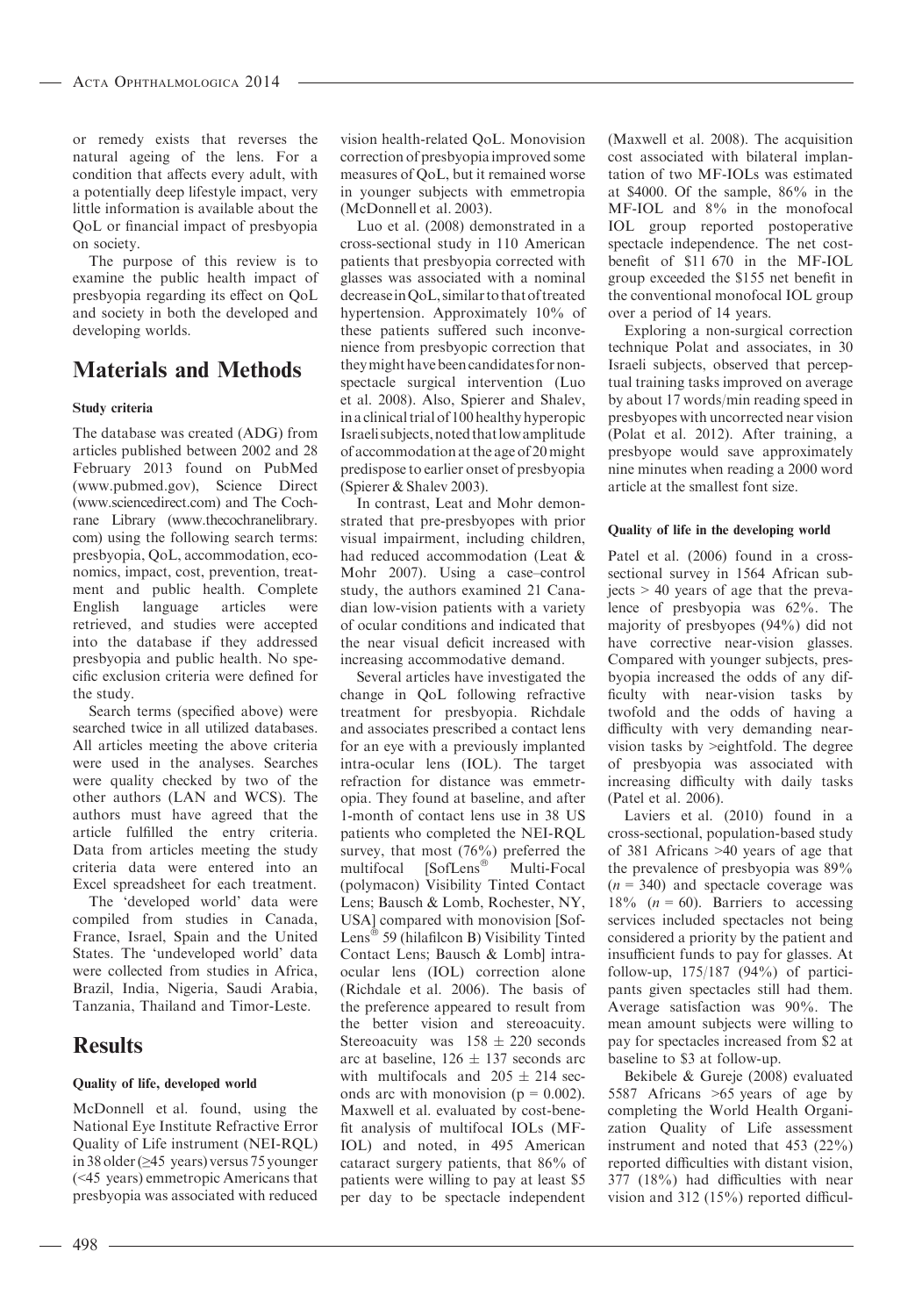ties with both far and near vision. Impairment of near vision had a significant impact on all domains of QoL including physical, psychological and social environments of daily life. Distant vision demonstrated a significant decrement only in the domain of environment. After adjusting for the possible effects of age, sex and chronic physical illness, near-vision impairment accounted for 4% decrease in the overall QoL of elderly persons.

Sherwin et al. (2008) found using a cross-sectional survey in 111 African subjects  $\geq 50$  years old, analysed by testing near vision, that the unmet presbyopic need was 80% and the needs of presbyopic correction were fully satisfied in 5%. The authors believed that in low-income regions a high prevalence of uncorrected presbyopia exists, which is associated with near-vision functional impairment.

In Brazil, Duarte et al. (2003) studied 3007 subjects >30 years old by crosssectional surveying and observed a prevalence of presbyopia of 55%. The greatestincreaseinprevalenceby ageoccurred between the ages of 35–39 and 40– 45 years (from  $11\%$  to  $28\%$ ) as well as from 40 to 44 and 45 to 50 years (28% to 66%). They noted a linear trend between age and the increase in presbyopia.

In Asia, Marmamula et al. (2011) observed in 3095 Indians that among the 974 subjects >35 years, evaluated using the Rapid Assessment of Refractive Errors survey, presbyopia was present in 616 (63%) and was uncorrected in 512 (83%). The most frequently cited barrier to utilizing services was the lack of 'felt need' in 237 (46%) for correction. 'Lack of awareness' of presbyopia symptoms was reported by 82 (16%) of participants. Also, 'lack of access' and economic and personal reasons were reported by 13%, 13% and 12%, respectively. Spectacle correction for presbyopia was 19%.

Further, Nirmalan et al. (2006) in a population-based cross-sectional study, determined the prevalence of presbyopia in southern India in 5587 subjects ≥30 years was 70% (*n* = 3907). Twenty per cent ( $n = 364$ ) of the 3907 subjects with presbyopia reported the onset of noticeable symptoms during these years. They noted an effect on performing activities related to near-vision tasks. Of the 3907 with presbyopia, 2734 (70%) were not currently using

spectacles, 2085 (76%) had difficulty recognizing small objects, and 1057 (38%) stated they were unable to manage any near work. Ramke et al. (2007) also used populationbased cross-sectional surveying to investigate presbyopia in 1414 subjects with ages >40 in East Timor in South-East Asia. A total of  $32\%$  ( $n = 457$ ) participants having under-corrected or uncorrected near vision were classified as having an 'unmet presbyopic need'. The presbyopia correction coverage was 26%. Lower correction coverage was associated with rural domicile, illiteracy and farming.

Vincent (2006) evaluated treating refractive errors in a rural adult population of refugees living along the Thailand–Burma border, to whom were distributed 7219 eveglasses. Approximately 84% of corrective lenses were for presbyopia. The spectacle provision rates per 100 000 persons were 4284 for presbyopia. Eye care training was provided to local refugee healthcare workers, which allowed for effective sustainable, lowcost spectacle provision to a large population over an extensive geographic area in a challenging environment. The authors concluded that spectacle distribution programme could be implemented in areas where lack of resources or lack of technical support would prevent acquisition.

Lu et al. (2011) found in 776 Chinese >40 years using population-based cross-sectional surveying that the 538 (69%) persons with presbyopia demonstrated worse self-rated (distance and near) vision and greater difficulty with activities of daily living than younger subjects. Odds of reporting any difficulty with daily tasks remained higher for presbyopes after adjustment for age, sex, education and distance vision. Compared with nonpresbyopic persons, presbyopes more often reported diminished accomplishment in terms of household activities, social interaction, work and leisure time pursuits. Of the presbyopes, 65 (12%) reported requiring help from others, 80 (15%) and 46 (7%) stated feeling ashamed or embarrassed due to poor vision. In this study, the presbyopia-related limitations caused participants to restrict social interaction, household and leisurely activities due to shame and embarrassment of vision problems.

## **Discussion**

This study showed that subjects with presbyopia suffered reduced QoL both in the developed and developing world. In the developed world, several articles showed that presbyopic subjects treated with reading glasses suffered a reduction in QoL parameters compared with those who were younger and emmetropic. A minority of subjects were assessed to be a candidate for additional non-spectacle treatment measures.

Overall there remains a lack of data regarding the impact on QoL from presbyopia- and treatment-related QoL. This is a surprise to the authors because this condition affects nearly every middle-aged and older adult throughout the global community, although myopia or astigmatism may limit symptoms in some adults.

Most QoL-related studies reviewed were performed in the developing world, particularly in Africa and Asia. The authors found generally in undeveloped areas that the manifestations of presbyopia were similar to the developed world in symptoms, age and reduced QoL.

However, in the developing world, there was a lack of treatment or undertreatment of this condition, even with reading glasses, that is assumed generally in the developed world to be the easiest treatment intervention. The range of availability of reading glasses in these studies was from  $6\%$  to  $45\%$ .

In addition, several studies noted a reduction in QoL measures because activities of daily living could not be accomplished as easily without near correction of reading. One study indicated a host of factors for the lack of correction including: lack of access to medical care, poor awareness of decreased near vision, lack of motivation and cost.

What is the clinical significance of this review? The lack of data indicates, both in the developing and developed worlds, more research is needed to better quantify the problems related to presbyopia and ways to most effectively treat it in a cost effective manner. In addition, research to discover avenues of new treatment, both pharmaceuticals and devices, which would reverse the condition instead of correcting by refractive means, might also benefit presbyopic subjects.